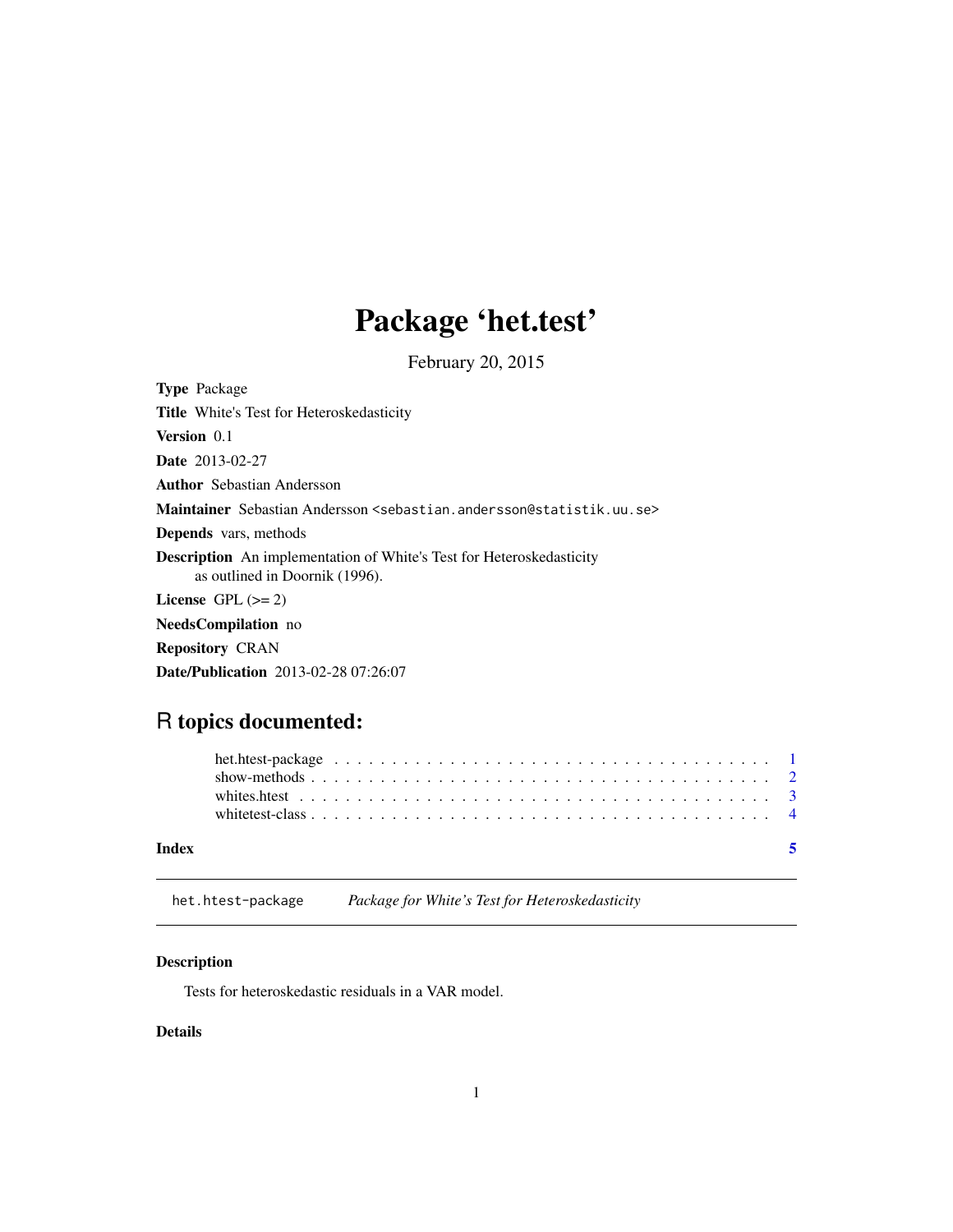Package: het.test Type: Package Version: 0.1 Date: 2013-02-27 License: GPL-2 Depends: vars, methods

<span id="page-1-0"></span>The test function is whites.htest().

#### Author(s)

Sebastian Andersson

Maintainer: Sebastian Andersson <sebastian.andersson@statistik.uu.se>

#### References

Doornik, J. A. (1996). Testing vector error autocorrelation and heteroscedasticity. unpublished paper, Nuffield College.

#### Examples

```
library(vars)
dataset <- data.frame(x=rnorm(100), y=rnorm(100))
model1 <- VAR(dataset, p = 1)
whites.htest(model1)
```
show-methods *Methods for The Output of* whites.htest

#### Description

This is the show method of the class whitetest which is used for whites.htest.

#### Methods

signature(object = "whitetest") It is the method for the printing of the output.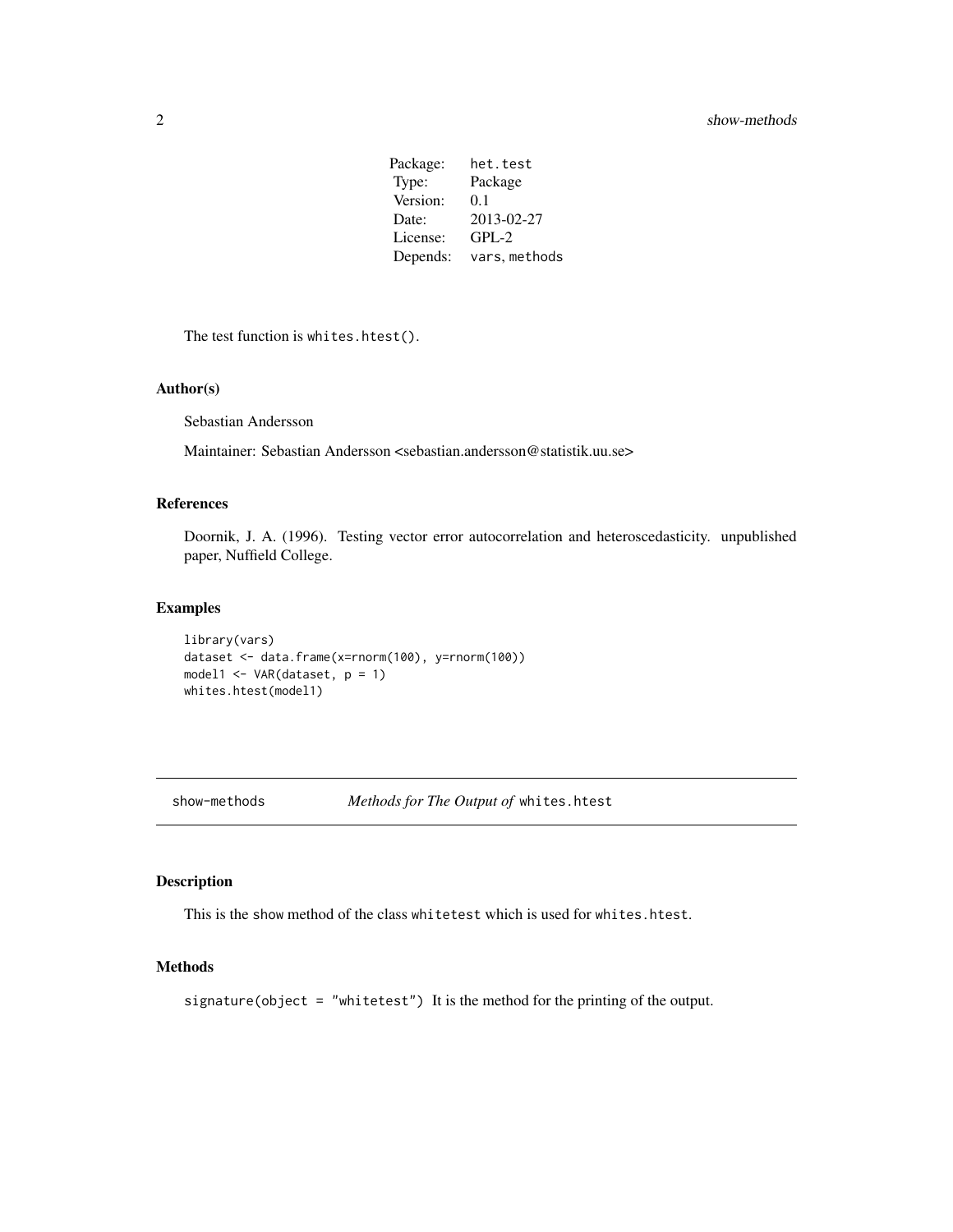<span id="page-2-0"></span>

#### Description

whites.htest performs White's Test for Heteroskedasticity as outlined in Doornik (1996).

#### Usage

```
whites.htest(var.model)
```
#### Arguments

| var.model | requires a variest object. Currently, the function does not support variest ob-   |
|-----------|-----------------------------------------------------------------------------------|
|           | jects without a trend/intercept (but both may be used), with restrictions or with |
|           | exogenous variables.                                                              |

#### Value

| \$statistic        | the test statistic                                                       |
|--------------------|--------------------------------------------------------------------------|
| \$p.value          | the p-value                                                              |
| \$degrees          | the number of degrees of freedom                                         |
| \$res.products     | the residual cross products matrix                                       |
| \$lagged.variables |                                                                          |
|                    | matrix with the lagged variables                                         |
| \$rcov             | the estimated Omega matrix in Doornik                                    |
| \$ucov             | transpose matrix of auxiliary residuals times itself, divided by $T - k$ |
| \$call             | the function call                                                        |

#### Note

This is an implementation of the heteroskedasticity test used in Eviews. For valid VAR models, the results should be identical. If not, please contact the maintainer.

#### Author(s)

Sebastian Andersson

#### References

Doornik, J. A. (1996). Testing vector error autocorrelation and heteroscedasticity. unpublished paper, Nuffield College.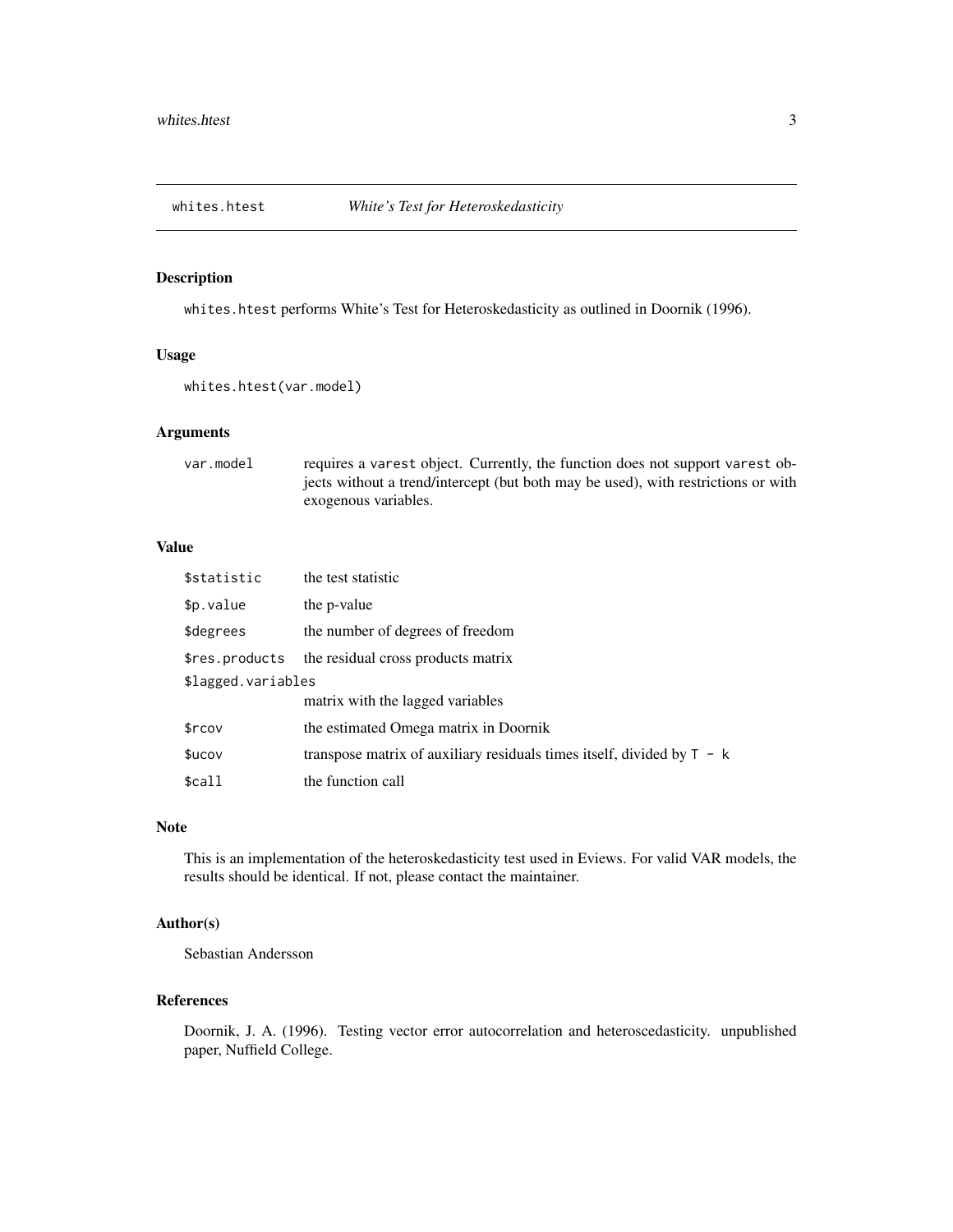#### Examples

```
library(vars)
dataset <- data.frame(x=rnorm(100), y=rnorm(100))
model1 <- VAR(dataset, p = 1)
whites.htest(model1)
```
whitetest-class *Class* "whitetest"

#### Description

This class is used for the whites.htest return objects.

#### Objects from the Class

Objects can be created by calls of the form new("whitetest", ...). Or, more commonly, by whites.htest(...).

#### Slots

.Data: Object of class "list" ~~

#### Extends

Class ["list"](#page-0-1), from data part. Class ["vector"](#page-0-1), by class "list", distance 2.

#### Methods

```
show signature(object = "whitetest"): ...
```
#### Author(s)

Sebastian Andersson

#### Examples

showClass("whitetest")

<span id="page-3-0"></span>